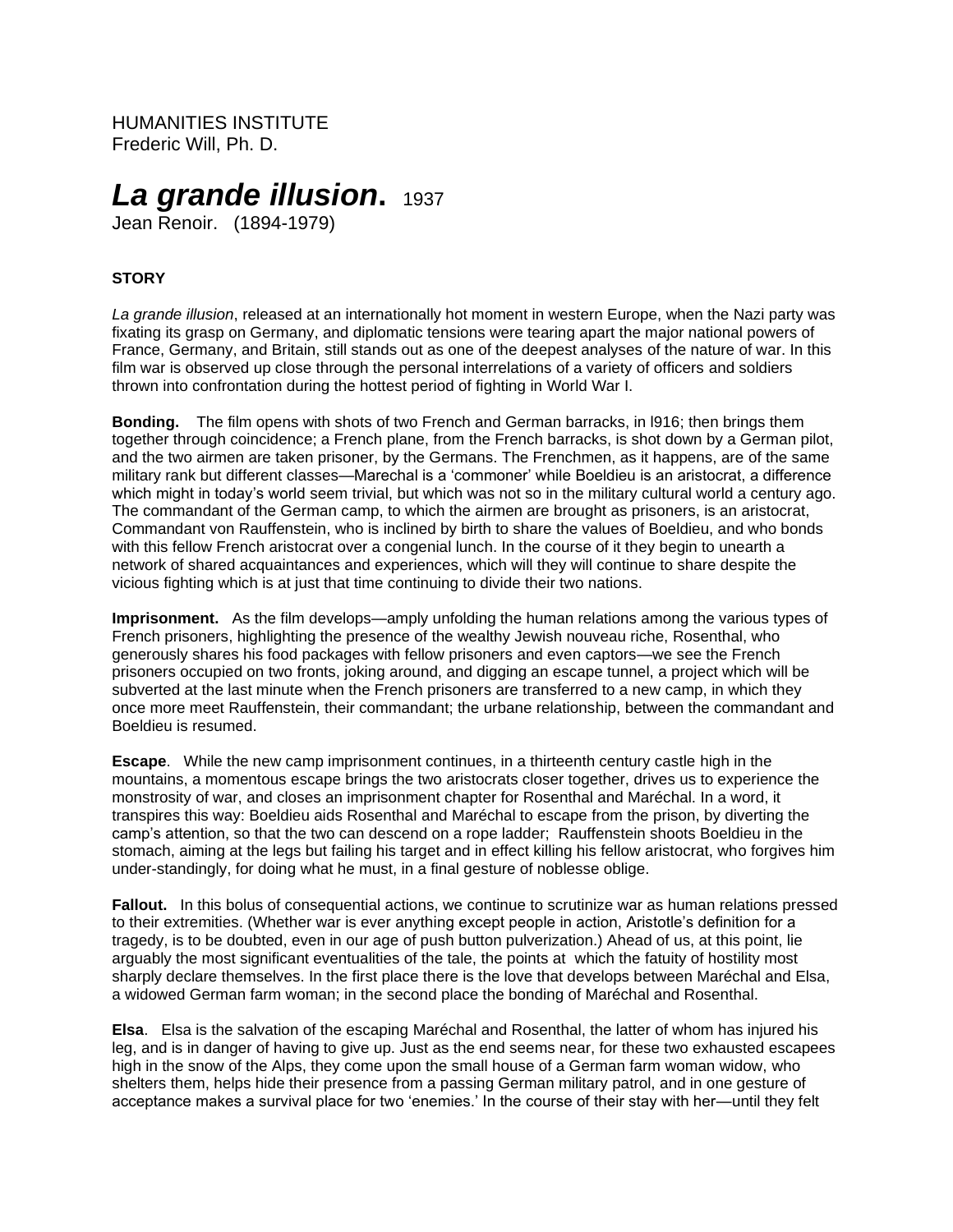the call of military duty—Elsa does the necessary to deconstruct the term 'enemy.' As it turns out, her husband and three brothers were killed in 'three victorious German battles'; the scar of war's bitterness has broken her life, and she has no toleration left for the international war scene—an Intolerance she makes evident by falling in love with Maréchal, from whom she parts with great pain. Maréchal has, by this time, sworn to her that, at war's end, he will return to her and her young daughter.

**Illusion.** The film will end on a note of subtle triumph. Maréchal and Rosenthal head for the Swiss border, neutral territory on which they will be safe. By luck, and a few hundred meters, they manage to cross over before they are overtaken by a contingent of German soldiers, mucking along through the heavy snow. The tale fades out into a peace where we can ask ourselves, for the first time, what the 'illusion' is in*La grande illusion*? From the outset, when the French plane is shot down carrying Maréchal and Boeldieu, we see that war is a convention. (In 1909 Norman Angell had published his pamphlet, 'Europe's Optical Illusion,' which gave a title to the perspective of the present film; Angell argues that the economies of the European nations are so intertwined that for them to fight one another is selfdestructive; war is an inherited behavior which has long outlived its function.) Boeldieu and von Rauffenstein bond, across class lines, as though their nations' hostilities were irrelevant to their lives. The French prisoners of war, digging their tunnel, playing their games together, are a community apart, neither the generators nor the ideologists of the war. Maréchal falls for Elsa, and only deeply trained habit can extract him from his peace in the mountains. His only problem with Germany is the German language. And what is the 'grande illusion'? It is war, which in the end, as we all know, is no longer founded even on self-interest.

## **THEMES**

**Illusion.** The overriding illusion of the film is that war can solve problems. What we observe, of the French-German World War 1, shows us nothing but low level confusion, the odd killing—as of Boeldieu by Rauffenstein—and meaningless displacement of persons, such as the prisoners of war.

**Aristocracy.** Boeldieu and Rauffenstein are able to sit down to lunch together, after the former's plane has been shot down—although Maréchal, a commoner, is not free to accept this perk of aristocracy. It must be said, though, that Boeldieu pitches in with his men, in the effort to construct an escape tunnel.

**Commonality.** Among themselves, the French prisoners of war become a mass of 'guys off the street,' plotters for freedom—they keep working at their tunnel---but basically little more than a national glom. The glitz of the war spirit is hard to maintain, these guys have no such aspiration.

**Love.** The true instance of love, in this film devoted to issues like camaraderie, is that which forms between Elsa and Maréchal. The fascinating driver here is Elsa; she is far from moved by the German propaganda, concerning their great victories, and is driven almost perversely to offer shelter, then love, to 'the enemy.'

#### **CHARACTERS**

**Von Rauffenstein** is the classic representative of the old Germanic aristocracy. He feels at ease with his French counterpart, Boeldieu, with whom he shares values, social connections, and even an old girlfriend.

**Boeldieu**is the French aristocrat counterpart to von Rauffenstein. The two understand each other.

**Maréchal** is a French officer, who represents middle class France. It is he who falls in love with Elsa, and plans to join her after the war.

**Elsa** is the German farm woman who shelters Maréchal and Rosenthal, and who falls heavily in love with Maréchal.